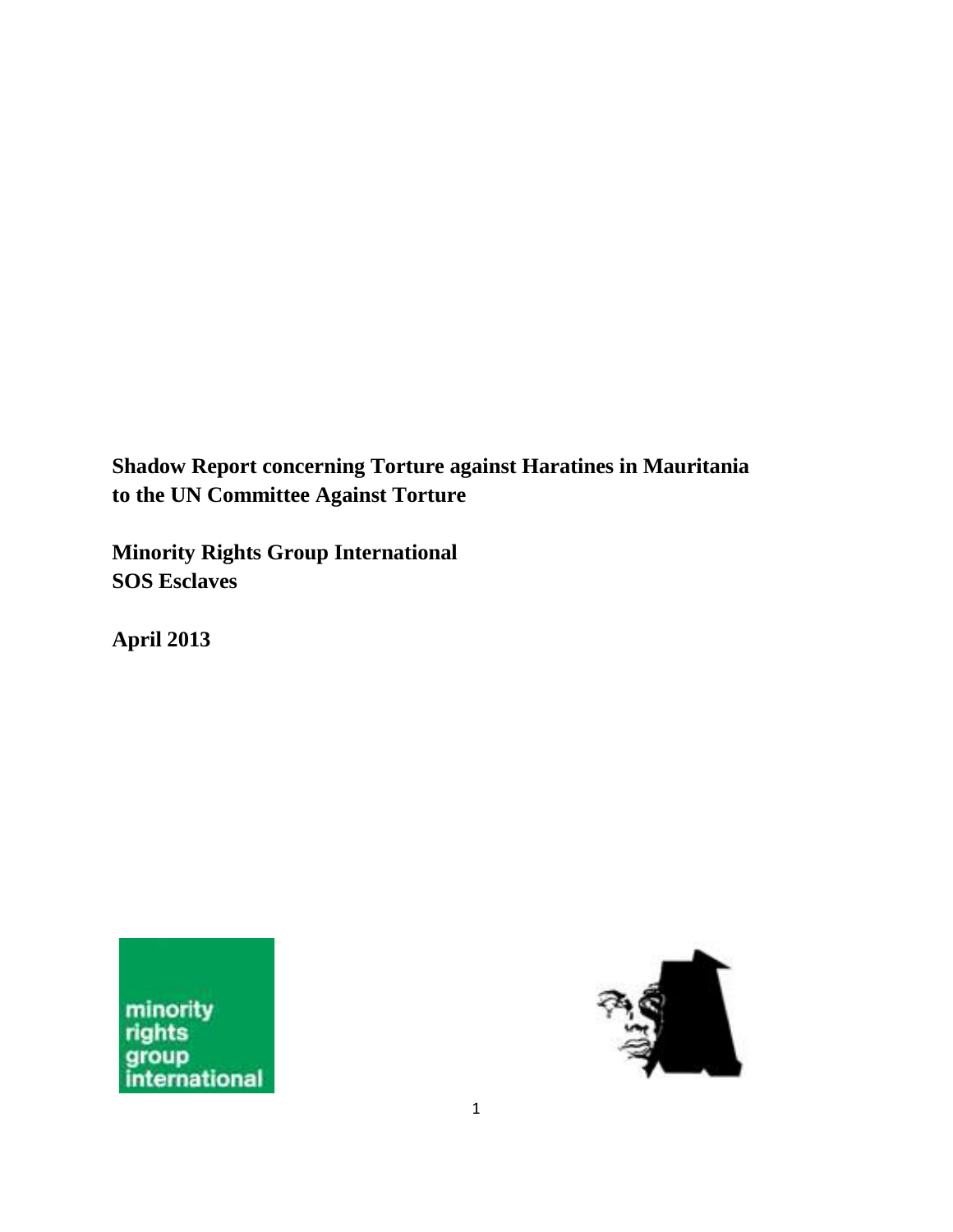#### **Introduction:**

- a. Minority Rights Group International (MRG) welcomes the opportunity to provide information to assist the UN Committee against Torture  $(CAT)$  at its  $50<sup>th</sup>$  Session from 6 to 31 May 2013 in its review of Mauritania.
- b. MRG is a Non-Governmental Organisation (NGO) working to secure the rights of ethnic, religious and linguistic minorities and indigenous peoples worldwide, and to promote cooperation and understanding between communities. MRG has consultative status at the UN Economic and Social Council (ECOSOC), and observer status with the African Commission on Human and Peoples' Rights. MRG is registered as a charity in the United Kingdom.
- c. SOS-Esclaves (SOS Slaves) has been leading the fight against slavery in Mauritania for over 14 years. It seeks to expose the realities of the practice, challenge its widespread acceptance and defend the rights of those seeking to escape slavery. It also works to end discrimination faced by people of slave descent.
- d. The information set out below is based on research and work of MRG and its partner SOS-Esclaves, regarding torture against Haratines in places of detention in Mauritania as a consequence of discrimination. We believe constitute violations of several articles under the UN Convention against Torture and other Cruel, Inhuman or Degrading Treatment or Punishment (hereafter "Convention against Torture"). Although MRG welcomes the submission of Mauritania's report to the CAT, overdue since 2005, it is necessary to highlight that cases of torture against members of the Haratine community still take place in detention facilities in Mauritania, and these cases are directly related to the discrimination they face as former slaves.

### **Background:**

- a. Mauritania signed and ratified the Convention against Torture on the 17 November 2004, with reservations on Articles 20 and 30 of the Convention.
- b. Mauritania signed the Optional Protocol to the Convention against Torture on 27 September 2011 and ratified it on 3 October 2012 with no reservation.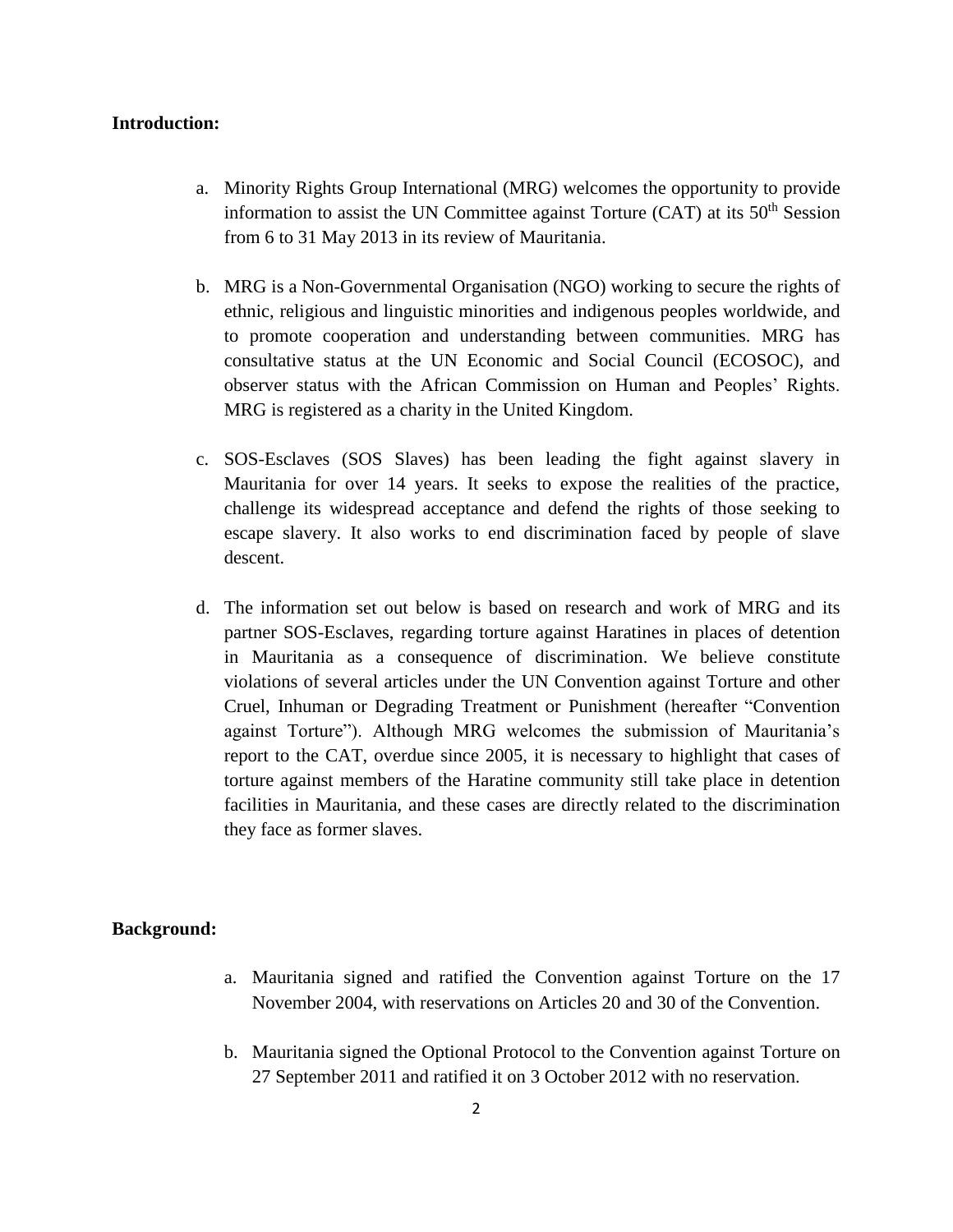- c. The economy and the vast majority of the administrative state in Mauritania are controlled by the white Moors, also known as Berber Arabs or Beydan. Historically, they raided, enslaved and assimilated people from a range of sedentary black ethnic groups along the Senegal River, who are known today as the Haratine or Black Moors. The term 'Haratine' is a euphemism among the Berber Arabs to refer to slaves and people of slave descent. Although slavery affects all groups in Mauritania, the Haratine are the group most likely to be living in slavery. This is despite the 2007 Anti-Slavery Law prohibiting slavery and related discrimination in Mauritania<sup>1</sup>, which has been lacking in implementation. This is also documented by the fact that no prosecutions have been initiated after the introduction of the law in 2007. After a visit to Mauritania in 2009, the Special Rapporteur on Contemporary Forms of Slavery was unequivocal in qualifying the situations she encountered in Mauritania as slavery, stating that it results in the 'social death of many thousands of women and men'.
- d. It should be underlined that the practice of slavery in Mauritania violates all human rights. In addition, Haratine who are no longer in slavery (the majority) face discrimination relating to their status as descendants of slaves and have limited access to and even less control over resources such as land, education, water, health services, etc. Since slavery was abolished and criminalised, the Government of Mauritania has claimed that this practice is no longer institutionalised; however, criminalising a practice does not necessarily lead to its eradication. Slavery persists and is manifested in the cultural and social layers of society and is perpetuated in several forms. The Special Rapporteur on Slavery underlined that slavery-like practices such as "forced early marriages; serfdom; worst forms of child labour, such as children who are forced to beg; trafficking; and domestic servitude, which affects men, women, boys and girls" still take place in the country, although they are not recognised as contemporary forms of slavery by the majority of the population.<sup>2</sup>

l

 $1$  Loi n° 2007 – 048 du 3 septembre 2007 portant incrimination de l'esclavage et réprimant les pratiques esclavagistes

<sup>2</sup> A/HRC/15/20/Add.2, para 37.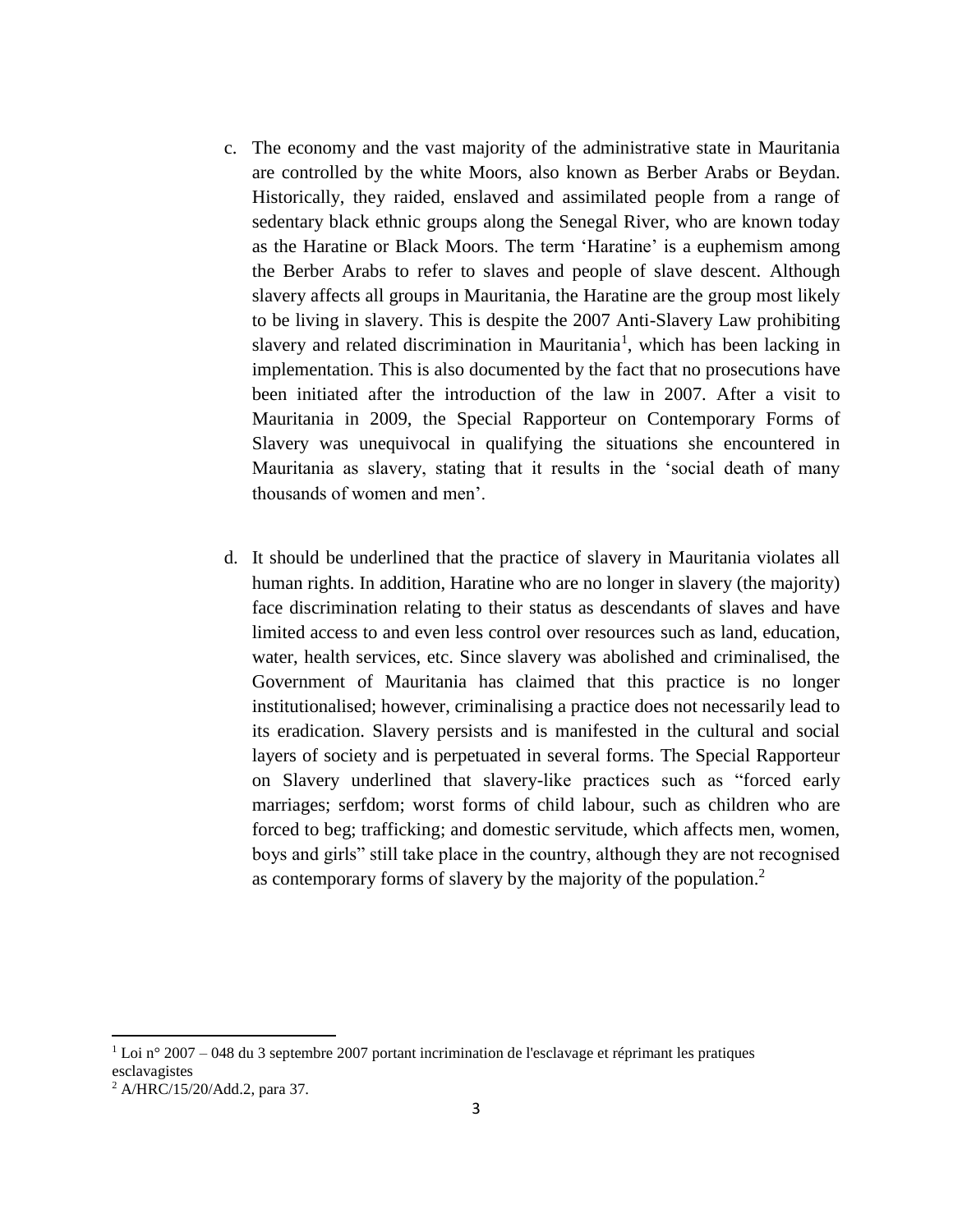# **Documented Legal Cases of Torture against Haratines currently before the Court in Mauritania:**

**Hasane Ould Hadih, Naji Ould Ajeh and Mamadou Diallo:** three victims of torture while in prison, of whom one is dead (Hasane Ould Hadih). The acts of torture were perpetrated against the three prisoners on 30 September 2012. The perpetrators have admitted their actions and affirmed that physical violence is an established practice against prisoners, especially if they belong to the Haratine community. The guards have all been arrested. The case is before the court in Nouakchott.

# **Article 2, paragraph 1:** *Each State Party shall take effective, legislative, administrative, judicial or other measures to prevent acts of torture in any territory under its jurisdiction.*

- a. Practices of torture or ill-treatment against Haratines have been registered in the country, as highlighted by the cases mentioned above of Hasane Ould Hadih, Naji Ould Ajeh and Mamadou Diallo. In its General Comment on Article 2, the CAT highlights that "non-discrimination is included within the definition of torture itself in article 1, paragraph 1, of the Convention, which explicitly prohibits specified acts when carried out for '*any reason based on discrimination of any kind*…'". Mauritania does not have legislation that specifically prohibits acts of torture and has not included a final definition of torture in the laws of the country, as stated in its Initial Report to the CAT. This legislative gap enables the continued use of torture, especially against the most vulnerable groups of society, including Haratine.
- b. The CAT General Comment No. 2 on the Implementation of Article 2 by States parties (para. 21) also reiterates the principle that "the protection of a certain minority or marginalised individuals or populations especially at risk of torture is part of the obligation to prevent torture or ill-treatment". One particular problem which MRG and SOS-Esclaves have identified is that the Government of Mauritania has not instituted any form of disaggregated data collection with regard to victims of slavery in particular and the Haratine community more generally. Such data should be gathered both in terms of ethnicity and gender. Having disaggregated data in this field would be very useful to combat discrimination generally and also identify persons belonging to the Haratine community who are in detention or imprisoned and at risk of torture or ill-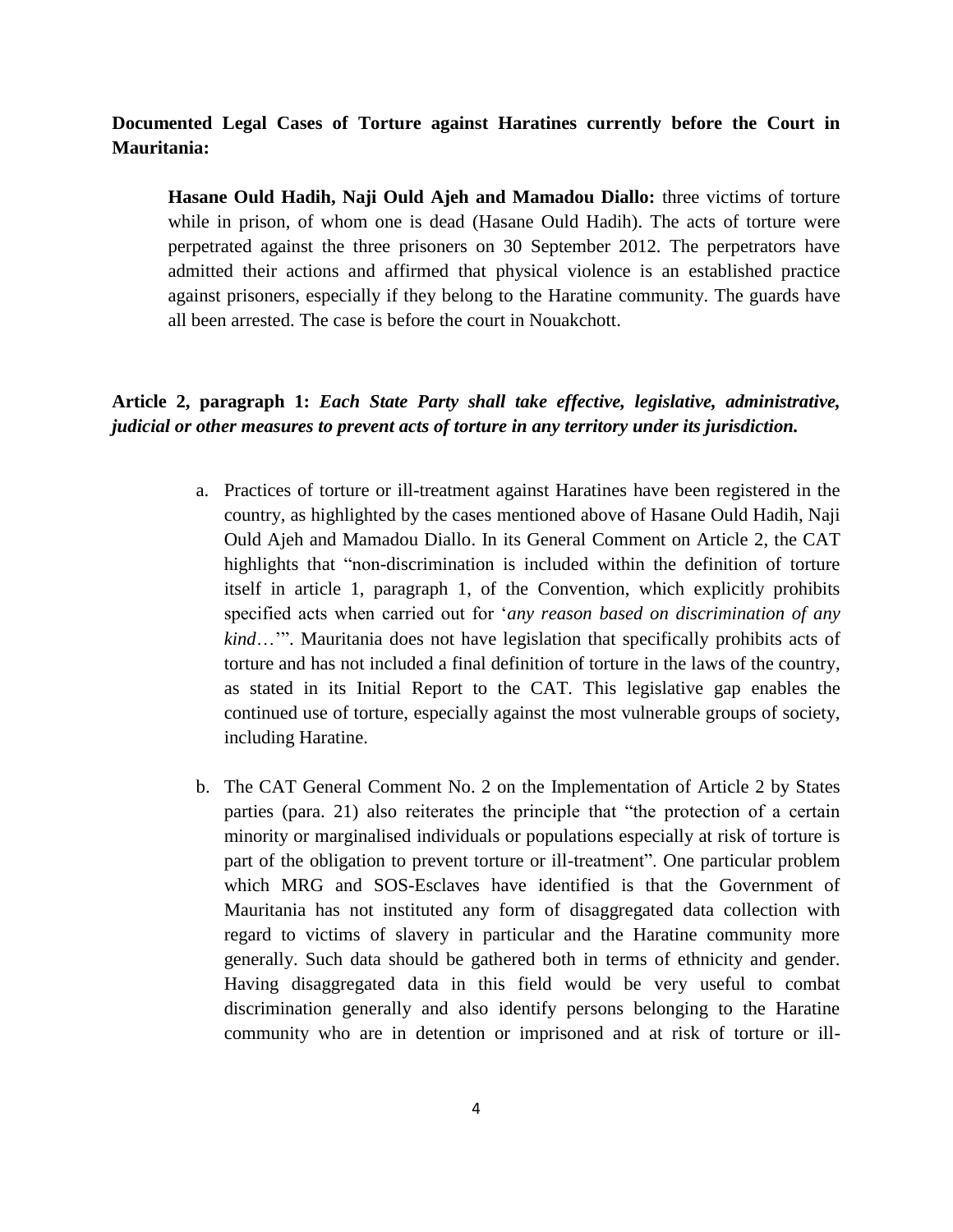treatment, as also noted by CAT in its General Comment No.  $2<sup>3</sup>$  This would therefore help the prevention of torture in detention, as discriminatory attitudes and practices could be tackled and the authorities would be recording, with a view to investigating and prosecuting acts of torture or ill-treatment against members of the Haratine minority.

**Article 11:** *Each State Party shall keep under systematic review interrogation rules, instructions, methods and practices as well as arrangements for the custody and treatment of persons subjected to any form of arrest, detention or imprisonment in any territory under its jurisdiction, with a view to preventing any cases of torture.*

a. The Government of Mauritania, in its Initial Report submitted to the CAT, dedicated a paragraph on the progress achieved in the country in relation to Article 11 of the Convention. MRG welcomes the good practices that are in place in Mauritania; however, it is important to underline the remaining challenges under the fulfilment of this article of the Convention in relation to the situation of the Haratine community in the country. In the initial report of Mauritania, there is no specific reference on the situation of minorities in prison and their representation in places of detention. This shortcoming can also be related to the lack of ethnic and gender disaggregated data, which consequently hampers the possibility of assessing the presence of minorities and minority women at risk of and/or subject to torture or other ill-treatment in prison. This is most clearly shown by the recent cases of Hasane Ould Hadih, Naji Ould Ajeh and Mamadou Diallo, who were tortured while being held in prison; the violence perpetrated against them was exacerbated by their minority status. There are therefore no measures in place in order to keep track of the conditions in which Haratine detainees and prisoners are kept and especially whether they are being exposed to treatment differing from the rest of the detainees and prisoners belonging to other ethnic groups.

### **Article 20 and Article 30.**

a. The Government of Mauritania has expressed reservations on Article 20 and 30 of the Convention against Torture. Article 20 focuses on the authority of the CAT to invite the cooperation of the State Party in examining information which appears to contain well-founded indications of torture in the country and make this information available to the Committee. Furthermore, the CAT may designate one

 $\overline{\phantom{a}}$ 

<sup>3</sup> General Comment No. 2, para. 22.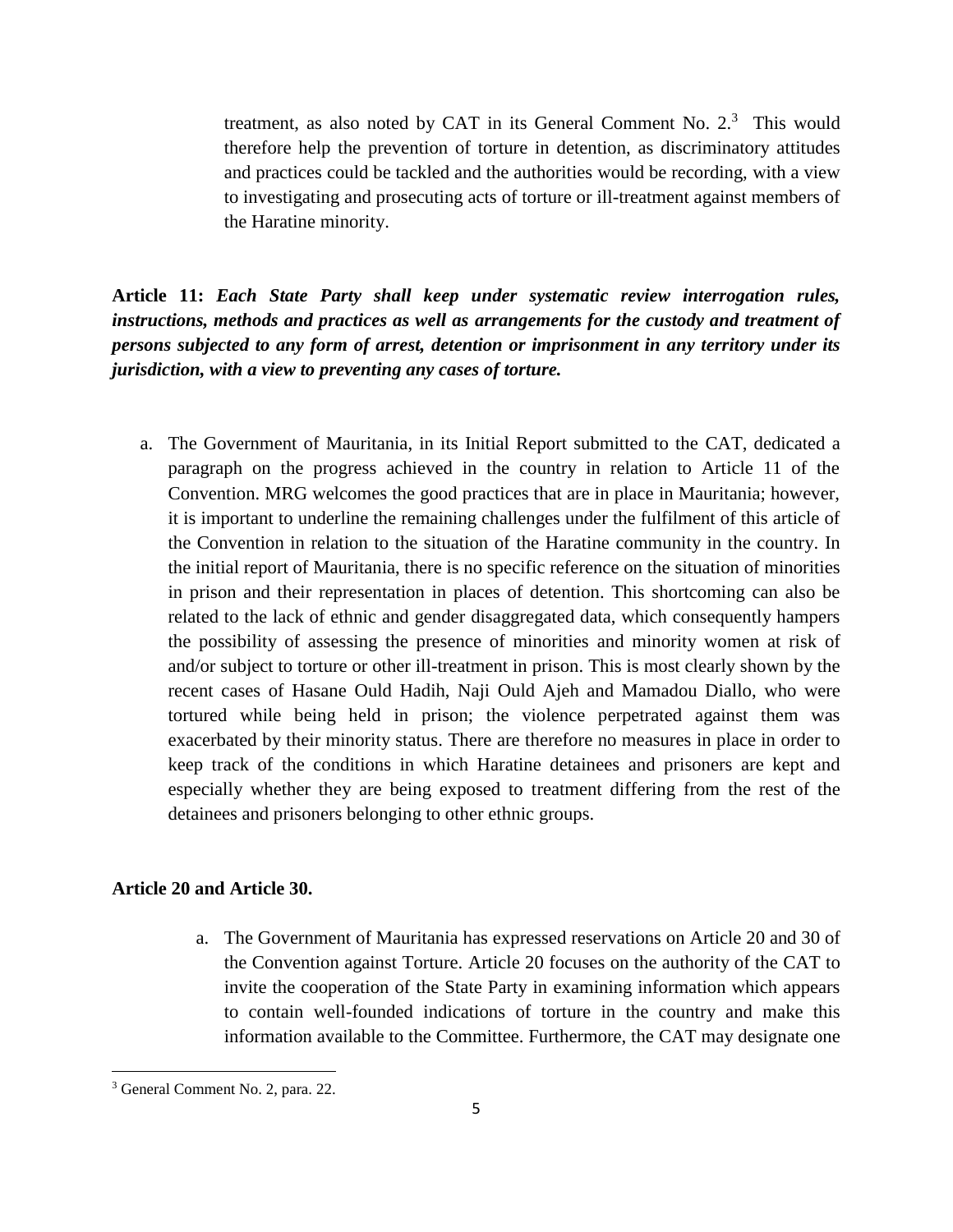or more of its members to make a confidential enquiry and report to the Committee in cases of alleged practice of torture in the country.

- b. Concerns around the reservation to article 20 are justified by the fact that cases of torture or ill-treatment against members of minority groups may be perpetrated with impunity in Mauritania, if no international mechanism has the authority to investigate and ask for accountability in such cases.
- c. Article 30 of the Convention against Torture provides for the possibility for States Parties in dispute over its interpretation to address the International Court of Justice. The non-recognition of the authority of the International Court of Justice to provide assistance in disputes over the interpretation of the Convention represents a challenge to the protection of the rights contained therein, especially for the most marginalised groups of society, including Haratines.

#### **Recommendations to the Government of Mauritania:**

- 1. Introduce the use of disaggregated data for the assessing the impact that social and cultural discrimination has in relation to cases of torture or ill-treatment, as also underlined in the General Comment No. 2 of the Convention against Torture. MRG reiterates the need of specific mentioning of minorities and women in official reports in order to systematically track cases of torture or ill-treatment against minorities, especially minority women, in places of detention and prisons.
- 2. Introduce a clear definition of torture in the legislation that takes into account torture as a consequence of discrimination specifically related to minority groups.
- 3. Hire personnel from minority groups in positions related to custody, law enforcement, prosecution and judicial fields both within institution and private sector, in order to reduce discrimination against minority groups and minority women in particular, and therefore reduce the cases of incidence of torture against these groups (in line with CAT General Comment No. 2 to the Convention).
- 4. Withdraw reservations on Articles 20 of the Convention against Torture in order to render the process of investigation more transparent and enable the CAT to be involved in investigating cases of torture or ill-treatment. This is particularly important as there are records of cases of torture in prison of members of the Haratine minority community.